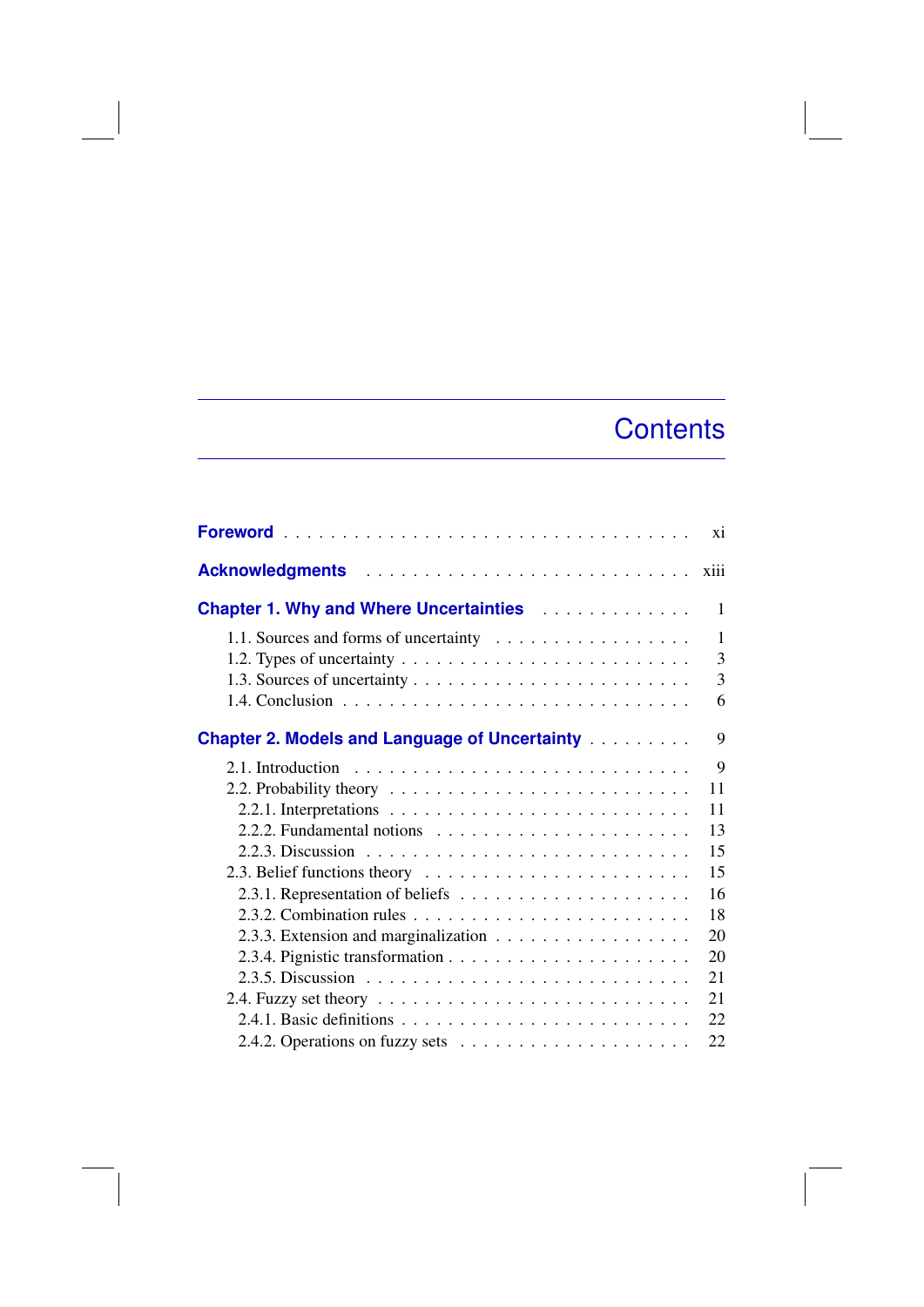## vi Data Uncertainty and Important Measures

|                                                                                                    | 23 |
|----------------------------------------------------------------------------------------------------|----|
|                                                                                                    | 25 |
|                                                                                                    | 26 |
|                                                                                                    | 28 |
|                                                                                                    | 29 |
|                                                                                                    | 29 |
|                                                                                                    | 30 |
| 2.6.2. Possibility and necessity measures                                                          | 30 |
| 2.6.3. Operations on possibility and                                                               |    |
|                                                                                                    | 32 |
|                                                                                                    | 32 |
|                                                                                                    | 33 |
|                                                                                                    | 34 |
|                                                                                                    | 35 |
|                                                                                                    | 35 |
|                                                                                                    | 36 |
|                                                                                                    | 36 |
|                                                                                                    | 36 |
|                                                                                                    | 37 |
| 2.8.3. P-boxes and C-boxes $\ldots \ldots \ldots \ldots \ldots \ldots$                             | 38 |
|                                                                                                    | 40 |
|                                                                                                    | 40 |
|                                                                                                    | 41 |
|                                                                                                    | 42 |
|                                                                                                    | 44 |
|                                                                                                    | 44 |
|                                                                                                    |    |
| <b>Chapter 3. Risk Graphs and Risk Matrices: Application</b><br>of Fuzzy Sets and Belief Reasoning | 47 |
|                                                                                                    |    |
|                                                                                                    | 48 |
| 3.1.1. Safety instrumented systems (SIS)                                                           | 48 |
| 3.1.2. Conformity to standards ANSI/ISA                                                            |    |
|                                                                                                    | 49 |
| 3.1.3. Taxonomy of risk/SIL assessment methods                                                     | 50 |
|                                                                                                    | 50 |

3.1.5. SIL allocation process ...................... 52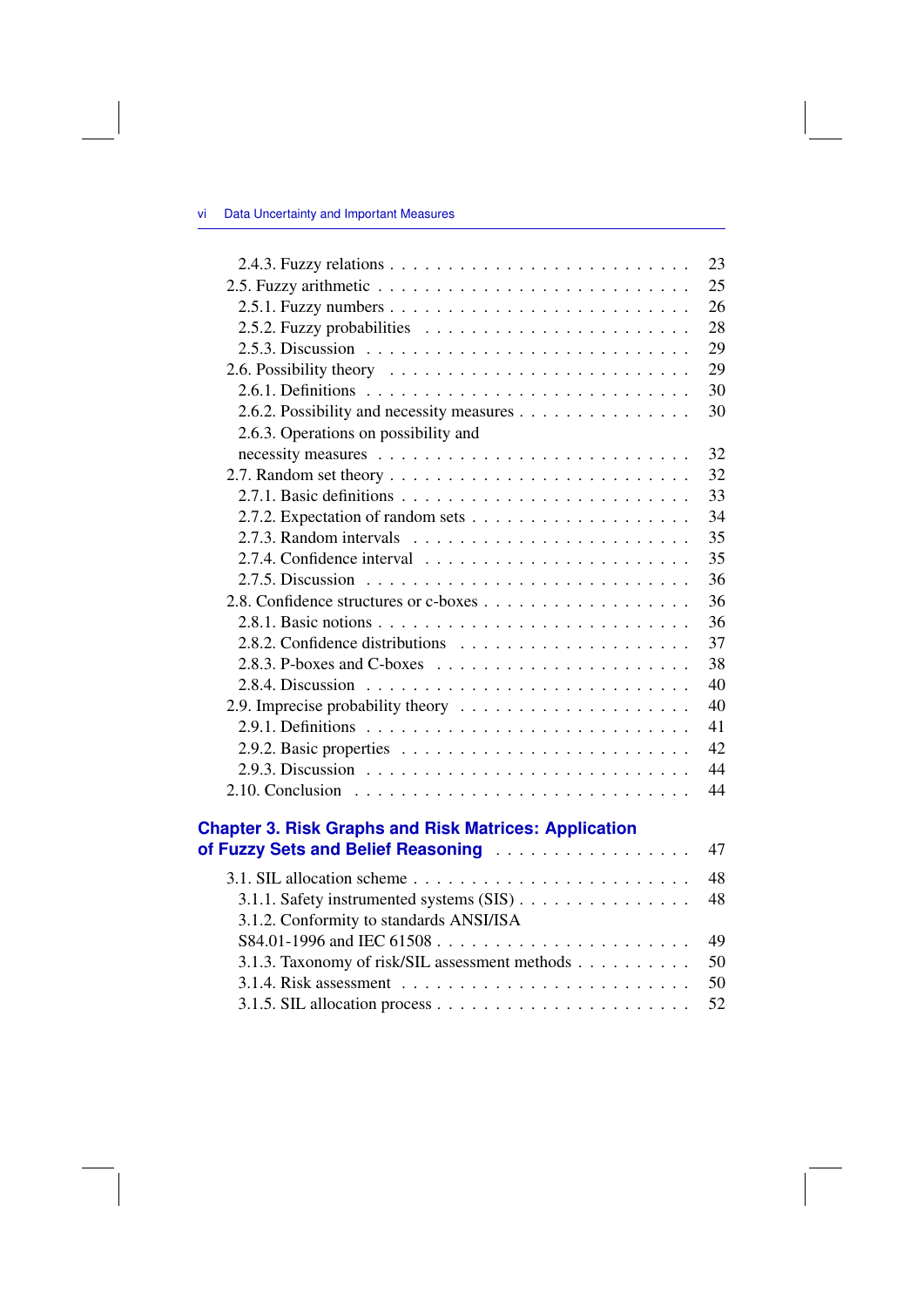| 3.1.6. The use of experts' opinions $\dots \dots \dots \dots \dots \dots$             | 53 |
|---------------------------------------------------------------------------------------|----|
| 3.2. SIL allocation based on possibility theory                                       | 54 |
| 3.2.1. Eliciting the experts' opinions                                                | 54 |
|                                                                                       | 55 |
| 3.2.3. Subjective elicitation of the risk parameters                                  | 56 |
| 3.2.4. Calibration of experts' opinions                                               | 59 |
| 3.2.5. Aggregation of the opinions $\ldots \ldots \ldots \ldots \ldots$               | 61 |
|                                                                                       | 65 |
| 3.3.1. Input fuzzy partition and fuzzification                                        | 65 |
| 3.3.2. Risk/SIL graph logic by fuzzy inference                                        |    |
| system $\ldots \ldots \ldots \ldots \ldots \ldots \ldots \ldots \ldots \ldots \ldots$ | 66 |
| 3.3.3. Output fuzzy partition and defuzzification                                     | 67 |
| 3.3.4. Illustration case $\ldots \ldots \ldots \ldots \ldots \ldots \ldots \ldots$    | 69 |
| 3.4. Risk/SIL graph: belief functions reasoning                                       | 72 |
| 3.4.1. Elicitation of expert opinions in the belief                                   |    |
|                                                                                       | 72 |
| 3.4.2. Aggregation of expert opinions                                                 | 73 |
|                                                                                       | 75 |
|                                                                                       | 77 |
| 3.6.1. Clustering of experts' opinions                                                | 77 |
|                                                                                       | 78 |
|                                                                                       | 79 |
|                                                                                       | 81 |
|                                                                                       |    |
| <b>Chapter 4. Dependability Assessment Considering</b>                                |    |
|                                                                                       | 83 |
|                                                                                       | 84 |
|                                                                                       | 84 |
|                                                                                       | 85 |
| 4.1.3. Assessing the imprecise average probability                                    |    |
|                                                                                       | 86 |
|                                                                                       | 90 |
|                                                                                       | 93 |
|                                                                                       | 95 |
| 4.3.2. Monte Carlo sampling approach                                                  | 97 |
|                                                                                       | 99 |
|                                                                                       |    |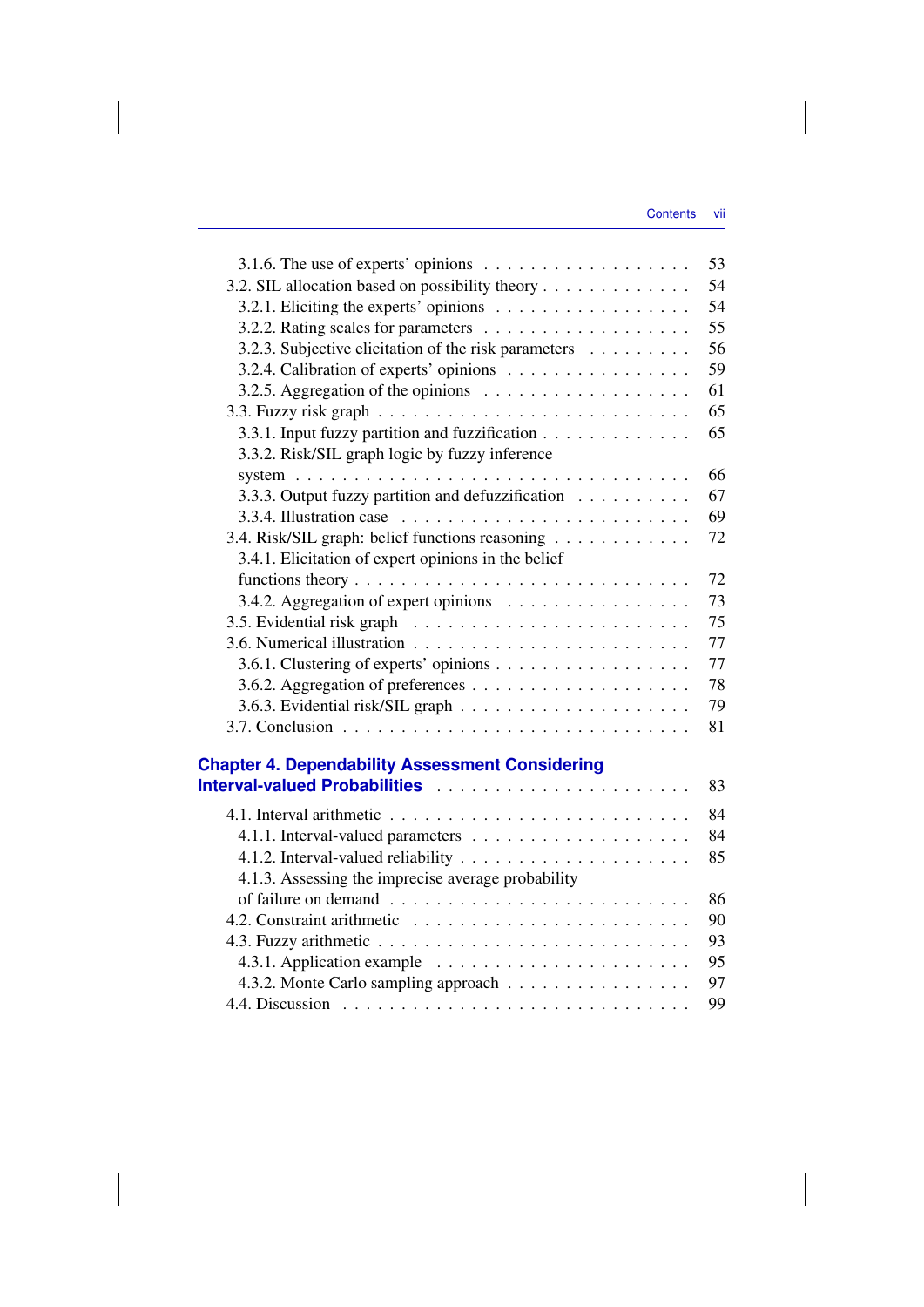## viii Data Uncertainty and Important Measures

|                                                                                           | 100 |
|-------------------------------------------------------------------------------------------|-----|
|                                                                                           | 101 |
| 4.4.3. Markov chains with fuzzy numbers                                                   | 102 |
| 4.4.4. Fuzzy modeling of SIS characteristic                                               |     |
| parameters                                                                                | 104 |
|                                                                                           | 105 |
|                                                                                           | 106 |
|                                                                                           | 113 |
| 4.6. Decision-making under uncertainty                                                    | 115 |
|                                                                                           | 117 |
|                                                                                           |     |
|                                                                                           | 119 |
| 5.1. Main concepts $\ldots \ldots \ldots \ldots \ldots \ldots \ldots \ldots \ldots$       | 119 |
|                                                                                           | 121 |
| 5.1.2. Computing believe and plausibility measures                                        |     |
| as bounds $\ldots \ldots \ldots \ldots \ldots \ldots \ldots \ldots \ldots \ldots$         | 123 |
|                                                                                           | 124 |
| 5.1.4. Modeling imprecision and ignorance in nodes                                        | 126 |
| 5.1.5. Conclusion $\ldots \ldots \ldots \ldots \ldots \ldots \ldots \ldots \ldots \ldots$ | 128 |
| 5.2. Evidential Network to model and compute                                              |     |
|                                                                                           | 128 |
| 5.2.1. Fuzzy probability and basic probability                                            |     |
| $assignment \ldots \ldots \ldots \ldots \ldots \ldots \ldots \ldots \ldots \ldots$        | 128 |
| 5.2.2. Nested interval-valued probabilities                                               |     |
|                                                                                           | 129 |
| 5.2.3. Computation mechanism $\ldots \ldots \ldots \ldots \ldots \ldots$                  | 130 |
| 5.3. Evidential Networks to compute p-box                                                 | 131 |
| 5.3.1. Connection between p-boxes and BPA                                                 | 132 |
| 5.3.2. P-boxes and interval-valued probabilities                                          | 133 |
| 5.3.3. P-boxes and precise probabilities                                                  | 133 |
|                                                                                           | 134 |
|                                                                                           | 134 |
| 5.4. Modeling some reliability problems                                                   | 136 |
|                                                                                           | 136 |
| 5.4.2. Building Boolean CMT (AND, OR)                                                     | 137 |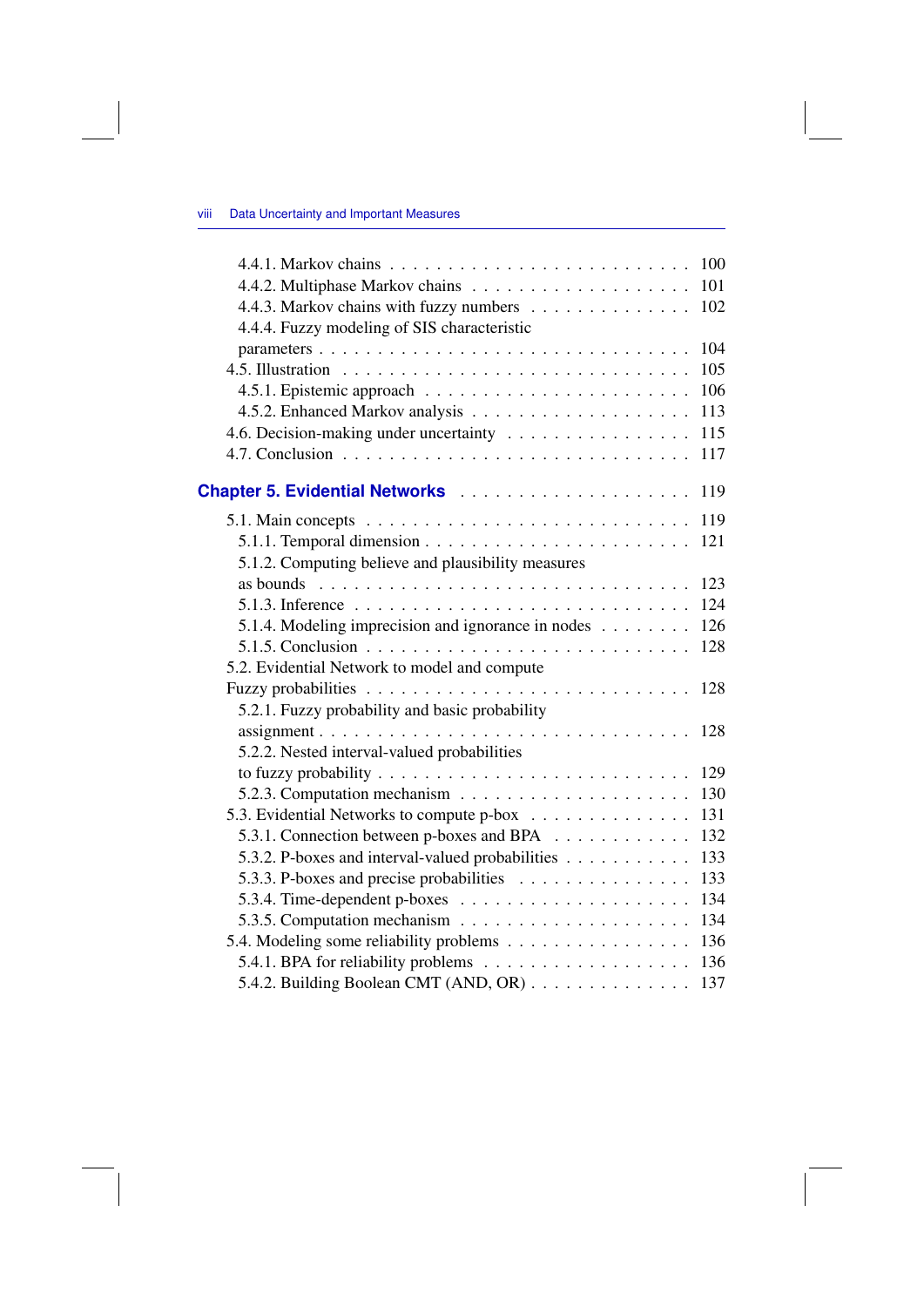| 5.4.3. Conditional mass table for more than two inputs                    |     |
|---------------------------------------------------------------------------|-----|
|                                                                           | 138 |
| 5.4.4. Nodes for $Pls$ and $Bel$ in the binary case                       | 140 |
| 5.4.5. Modeling reliability with p-boxes                                  | 140 |
| 5.5. Illustration by application of Evidential Networks                   | 145 |
| 5.5.1. Reliability assessment of system                                   | 145 |
|                                                                           | 153 |
| 5.5.3. Assessing the fuzzy reliability of systems                         | 155 |
|                                                                           | 162 |
|                                                                           | 169 |
| <b>Chapter 6. Reliability Uncertainty and Importance</b>                  |     |
| <b>Factors</b>                                                            | 171 |
|                                                                           | 171 |
|                                                                           | 173 |
| 6.3. Probabilistic importance measures of components                      | 174 |
| 6.3.1. Birnbaum importance measure                                        | 175 |
|                                                                           | 176 |
| 6.3.3. Diagnostic importance measure                                      | 176 |
| 6.3.4. Reliability achievement worth (RAW)                                | 177 |
| 6.3.5. Reliability reduction worth (RRW)                                  | 177 |
|                                                                           | 178 |
| 6.3.7. Importance measures computation                                    | 179 |
| 6.4. Probabilistic importance measures of pairs and groups                |     |
|                                                                           | 179 |
| 6.4.1. Measures on minimum cutsets/pathsets/groups                        | 181 |
| 6.4.2. Extension of RAW and RRW to pairs                                  | 182 |
| 6.4.3. Joint reliability importance factor $(JR) \dots \dots \dots \dots$ | 182 |
| 6.5. Uncertainty importance measures                                      | 184 |
| 6.5.1. Uncertainty probabilistic importance measures                      | 184 |
| 6.5.2. Importance factors with imprecision                                | 186 |
| 6.6. Importance measures with fuzzy probabilities                         | 188 |
|                                                                           | 189 |
|                                                                           | 190 |
|                                                                           | 191 |
| 6.7.1. Importance factors on a simple system                              | 192 |